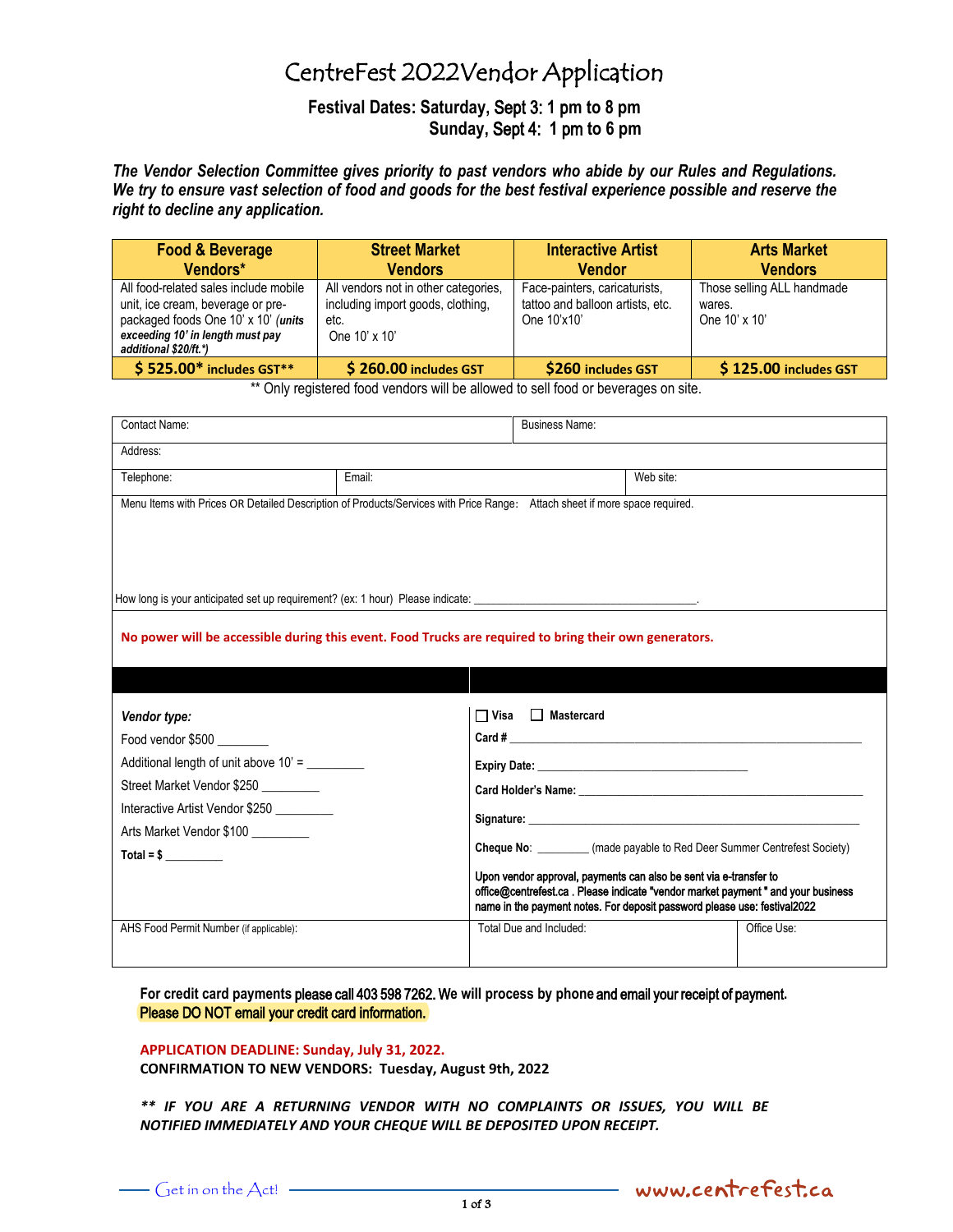# CentreFest 2022 Vendor Information

# FESTIVAL DATES, TIMES AND SITE ACCESS

Saturday Sept 3: 9am to 9 pm and Sunday Sept 4th 9am to 7 pm. (Run times are Saturday 1 - 8pm, Sunday 1 - 6 pm) Vendors must provide their own equipment, tables, chairs and tents/canopies. Electrical service is not available at this event. Generators will be required for Food Trucks. Vendors who require a food-related permit are responsible for securing and displaying their permit.

(Contact Alberta Health Services at 403-356-6366.)

All vendor booths must remain open during the **entire** festival. CentreFest is an outdoor festival and will proceed rain or shine. Vehicle access to and from the site is restricted between Noon and 9 pm on Saturday and between Noon and 7 pm on Sunday. *Absolutely no vehicles can be pulled onto site in the evening until authorized to do so.* One parking stall per vendor is supplied.

▪ Vendors can access the site beginning at 9 am on Saturday and Sunday. Vendors will be contacted with staggered entry times, based on your timeline needed for set up.

▪ No vehicles should be on site except to unload. Please find your vendor spot, quickly unload and proceed to the vendor parking area before proceeding with site set up. One parking stall per vendor is supplied.

▪ Vehicle access to and from the site is restricted between Noon and 9 pm on Saturday and between Noon and 7:00 pm on Sunday.

▪ Parking pass, booth number, site map with locations and instructions will be mailed to you in advance of the festival.

▪ Booth sizes are 10' X 10'. Units exceeding 10' length will pay an additional \$20/foot - all units will be measured before entering. If your unit exceeds what you have paid for, you must pay prior to setup. No exceptions.

▪ No water (potable or otherwise) will be available on site.

▪ Absolutely no dumping of waste will be allowed on site. Assigned dumpsters are brought in specifically for this event and must be utilized by food vendors.

### SITE SECURITY

There will be security on site for the festival however CentreFest requires that all product and display be removed from the site overnight. Ample time for set-up will be provided each day.

### VENDOR REQUIREMENTS

- Vendors must provide their own equipment: tents, tables, chairs. Tents/canopies must be weighted with 50 lbs per tent leg minimum to withstand inclement weather.
- All vendors are responsible for the garbage in their area as well as recycled bottles and/or cans.
- The applying vendor must exhibit for sale only the items for which they were screened and accepted.
- Only registered food vendors can sell pop, juice or other beverages. Absolutely no water sales are allowed by vendors.
- Vendors may not sublet, assign, donate or trade their assigned space.
- No loudspeaker amplified or other sound device can be used on site.
- All activities must be conducted within the assigned space.
- It is the vendor's responsibility to have adequate liability insurance coverage.

# RAIN OUT PROCEDURE

CentreFest is an outdoor festival and will proceed rain or shine. No refunds will be made due to inclement weather or a vendor's decision not to participate.